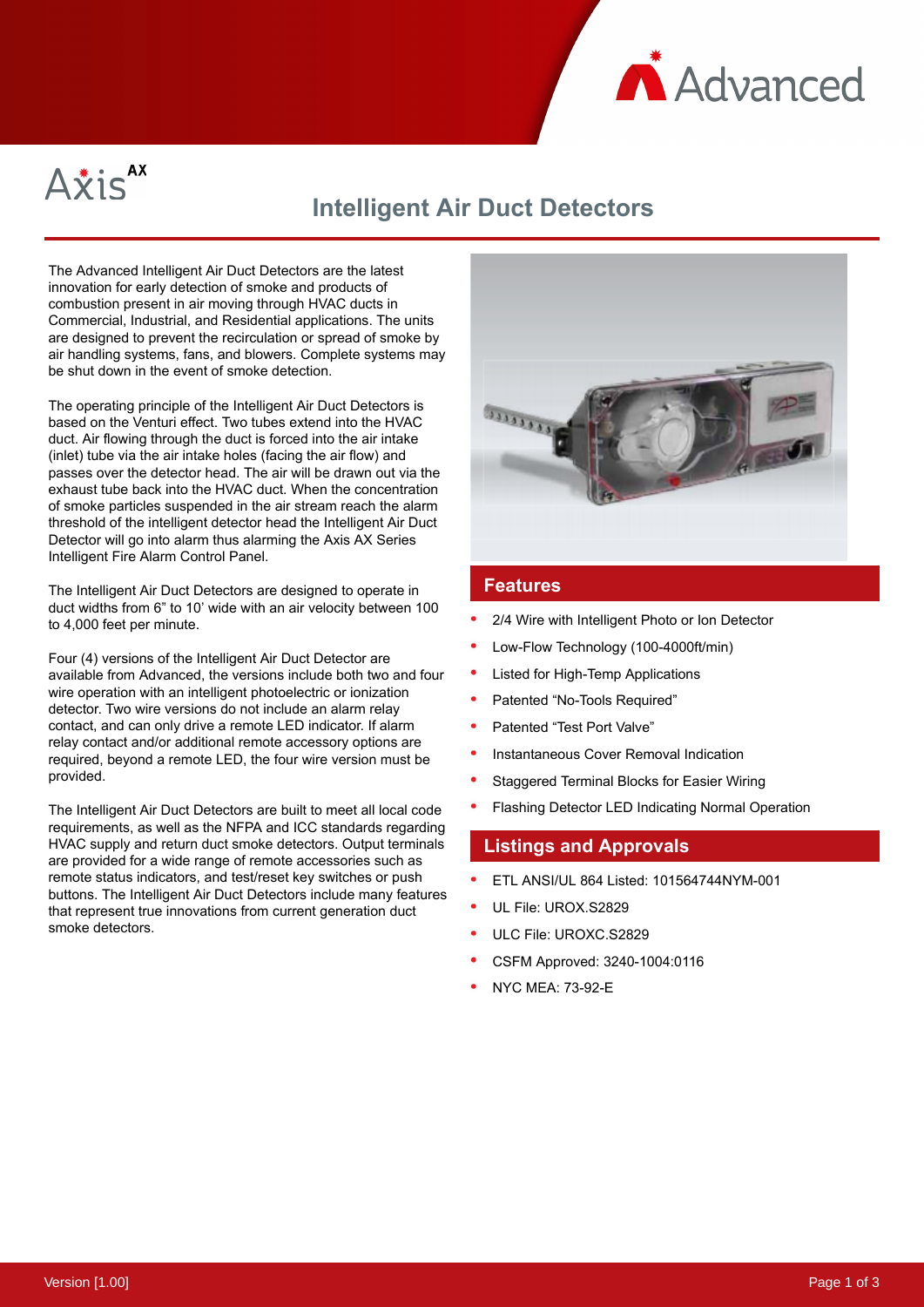# **Wiring Diagram**





#### **X-SL-DAA (P or N) TERMINAL CONNECTIONS AX-SL-DAA (P or N) TERMINAL CONNECTIONS**



# **Specification**

| AX Series SLC Loop                                                                   |                                                          |
|--------------------------------------------------------------------------------------|----------------------------------------------------------|
| Voltage                                                                              | 17-28 VDC                                                |
| <b>Modulation Voltage</b>                                                            | 5-9 VDC (Peek to Peek)                                   |
| <b>Supervisory Current</b>                                                           | $0.85 \text{ mA}$                                        |
| <b>Surge Current</b>                                                                 | $2.5 \text{ mA}$                                         |
| Alarm Current                                                                        | 3.5 mA (LED On) (Max.)                                   |
| Line Impedance                                                                       | 50 $\Omega$ (Max.)                                       |
| Alarm Relay Contact Rating (4-Wire Only)                                             |                                                          |
| DC Voltage                                                                           | 7 Amp @ 39VDC                                            |
| AC Voltage                                                                           | 15 Amp @ 125VAC, 10 Amp @ 277VAC                         |
| Wiring                                                                               | <b>Screw In-Out Terminals</b>                            |
| Humidity                                                                             | 10% to 85% RH Non-Condensing                             |
| Dimensions (Diameter & Height)                                                       | 13 1/2" L x 4 1/2" W x 2 1/4" D                          |
| Weight                                                                               | $2.25$ lbs                                               |
| <b>Ambient Temperature</b><br>AX-SL-DA4R-P, AX-SL-DAA-P<br>AX-SL-DA4R-N, AX-SL-DAA-N | 32 ° -140 ° F (0 ° -60 ° C)<br>32 ° -140 °F (0 ° -60 °C) |